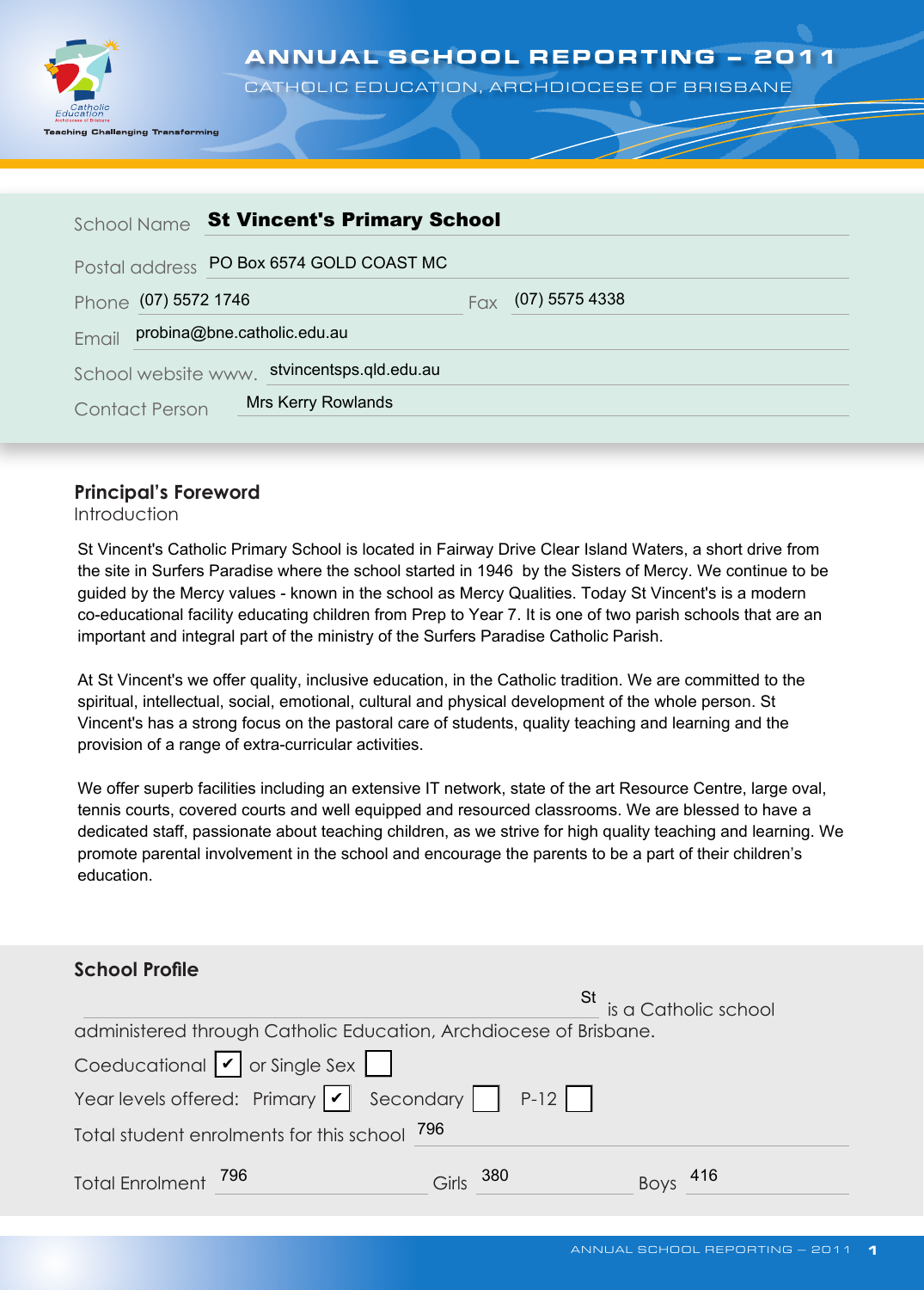Characteristics of the student body

St Vincent's is located in Clear Island Waters and draws students from the surrounding suburbs. Enrolments remained consistent throughout 2011.

St Vincent's is open to children from families which share in our values and vision. In 2011 demand for positions in Prep was high with places were offered only to siblings of existing students and Catholic children within the Parish boundaries. School wide around 90% of our students are of the Catholic Christian tradition.

A small number of families have identified as indigenous. The school caters for the needs of 8 students with verified disabilities and a small number of students for whom English is a second language.

Our student community is drawn from families that are representative of the broader community. This is evidenced by The Index of Community Socio-Educational Advantage (ICSEA).

|                       | Bottom quarter | Middle quarters |     | Top quarter |  |  |
|-----------------------|----------------|-----------------|-----|-------------|--|--|
| St Vincent's students | 10%            | 16%             | 48% | <b>27%</b>  |  |  |
| Australian Average    | 25%            | 25%             | 25% | 25%         |  |  |

#### Our distinctive curriculum offerings

Distinctive Curriculum Offerings at St Vincent's include:

\*Religious Education, Prayer and Liturgical Celebrations

\*Cultural Literacy with Italian for Years 2 to 7

\*Restorative practices, Friendly Schools and Families (an anti bullying programme)

\*School sport programme for Years 5, 6 and 7 that allows students to experience and participate in a wide range of different sports

\*Swimming programme (Year 1 - 6), Surfing for Year 7

\*Camp program for children in Years 4, 5, 6 and trip to Canberra and skiing/snowboarding for Year 7

\*Public Speaking Lessons

\*Choral Choirs that participate in Gold Coast Eisteddfod

\*School choirs including a Boys' Choir

\*Early Years Arts Programme

\*Days of Celebration - eg Under 8's, World Environment Day, Book Week, Harmony Day

\*Seasons for Growth Programme

\*1 to 1 Laptop Programme (from Year 5)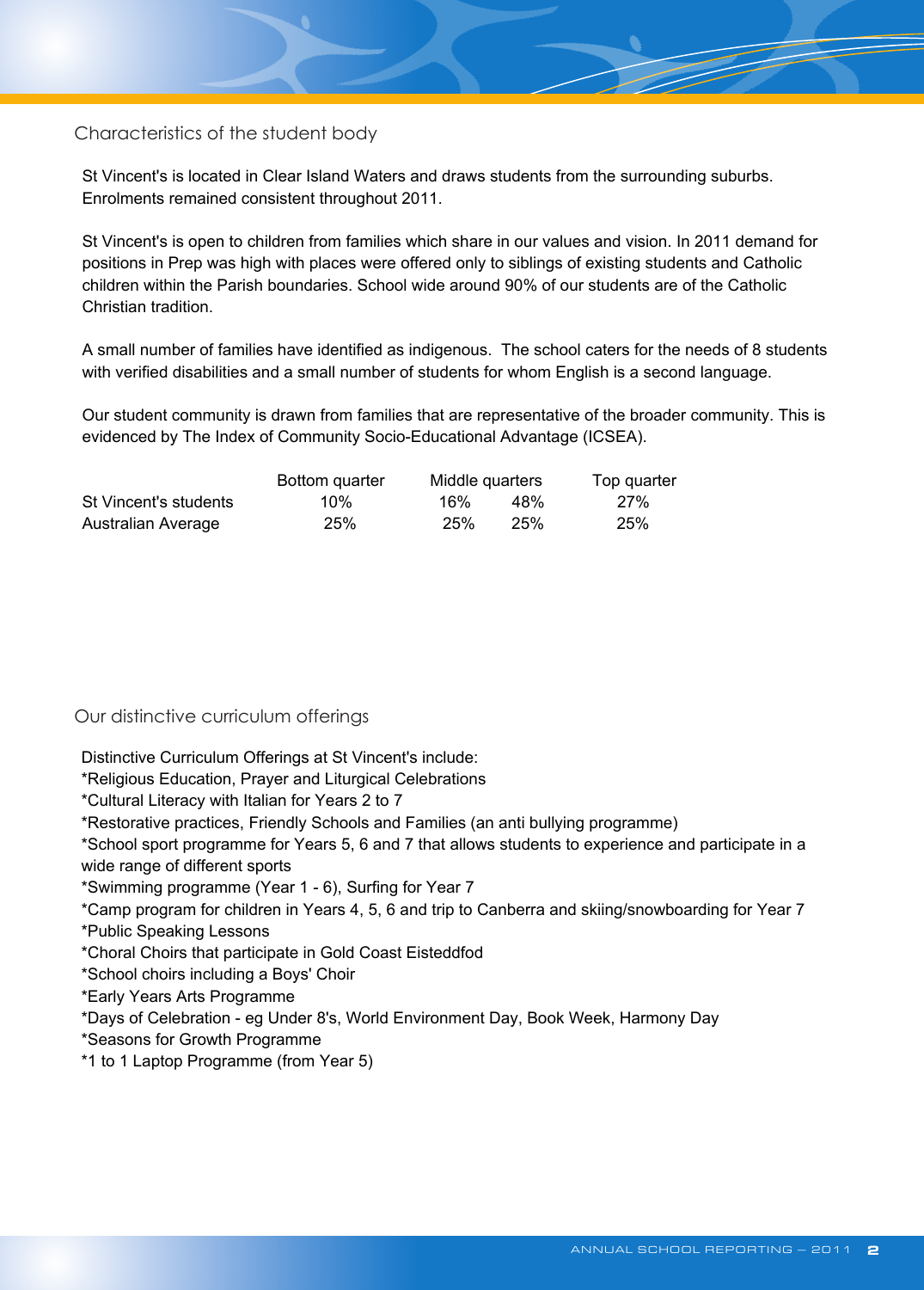#### Extra curricula activities

#### Extra curricula activities

\*Minnie Vinnies (junior branch of St Vincent de Paul), \*Runners Club (2 mornings a week), \*Instrumental Program offered to students from Years 4-7 (at an additional cost), \*School Disco, \*School Musical, \*Speech & Drama lessons (at an additional cost), \*Lunch Club (conducted by Community Liaison Person), \*Digifest (celebration of students' e-learning), \*Kids Connect

The following activities are offered before and after school for an additional coast to parents. They take place in either the parish hall, school grounds or classrooms:

\*Art \*Tennis \*Dancing \*Auskick \*Cricket \*Soccer \*Piano Lessons \*Physical Culture \*Karate \*Cheerleading

#### How Information and Communication Technologies are used to assist learning

Information and Communication Learning Technologies are an integral part of our way of learning and teaching at St Vincent's. All teaching staff have been issued with their own laptop and all areas of the school have wireless connectivity. Staff members have committed to professional learning in a 1 to 1 situation.

Resources include:

 Computers, data projectors and/or interactive whiteboards in classrooms/Multi Media Room/Library A 1 to 1 Student Laptop Program from Year 5

A bank of 30+ computers available to each year level (250+ school wide)

A bank of iPads used for Guided Reading and Literacy Groups in Prep to Year 3

The use of ICTs at St Vincent's is embedded into all subject areas rather than the traditional approach of 'computer lessons'. Each year the community cerebrates children's participation in Information and Communication Technologies at Digifest.

#### Social climate inclusive of pastoral care and our response to bullying

At St Vincent's School we strive to create a school climate that addresses and respects the needs of the whole school community. It is regularly commented on, by visitors to our school community, that there is a welcoming and friendly atmosphere generated by the staff, parents and students of our community.

Our Pastoral Care Policy outlines a Whole-School approach to establishing and maintaining a school climate that is characterised by fairness, charity and a sense of belonging. It is underpinned by our Mercy Qualities and all members of the community are encouraged to accept that their rights are accompanied by responsibilities.

Our Pastoral Care Policy includes proactive measures to address bullying and student behaviour including restorative justice practices and teaching Friendly Schools, Friendly Families school wide.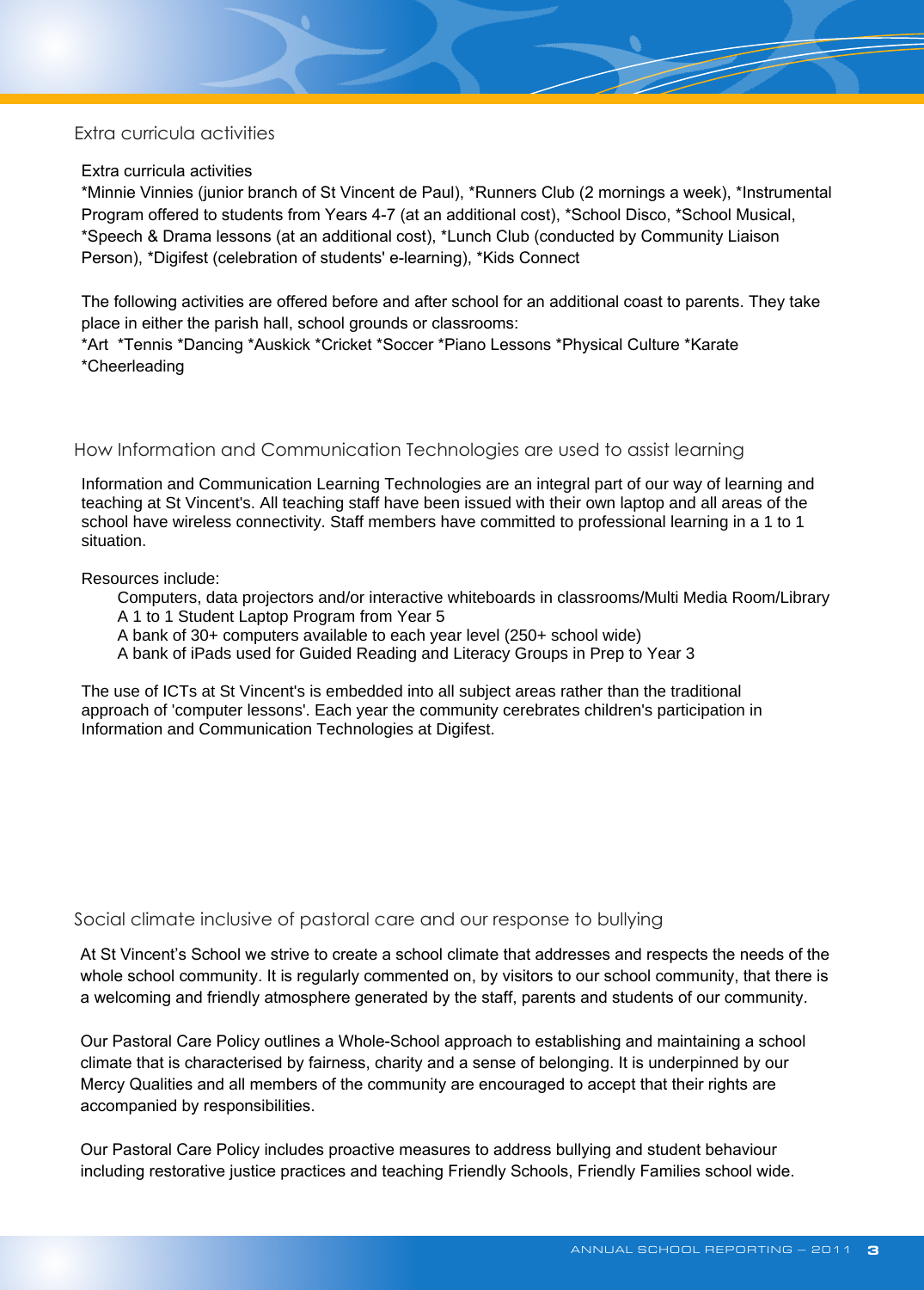### Parent, student and teacher satisfaction with the school

Feedback from parents at Parent Teacher and information nights indicate a good sense of satisfaction with the College. Feedback from internal review surveys indicate that the majority of parents are satisfied with the school. Parents when enrolling generally comment on the school's reputation in the community. Feedback enrolment siblings and how their child enjoys school.

In October 2011 Brisbane Catholic Education conducted a trial staff survey at St Vincent's. Areas covered included Engagement & Satisfaction, Roles, Religion and Group Processes. It was reported that staff generally found St Vincent's a supportive, collegial place to work.

It was noted in the external review that the panel spoke to several groups of staff, parents and students who spoke and felt positive about the school.

#### Parent involvement in their child's education

We encourage parents to take a interest in our school and they are most welcome and encouraged to become involved on a regular basis in the following:

\*Contributing to the development of Whole School Renewal Plan

\*Becoming part of a committee (eg 1 to 1 Laptops)

\*Taking an active role in Parents & Friends

\*Attending Parent Information Evenings and Parent / Teacher Meetings

\*Assisting and volunteering in the tuckshop, library and classrooms

\*Becoming a "Parent Rep" for a class

\*Assisting with special day activities, sport carnivals and excursions

\*Engaging in parent forums, providing feedback through online surveys and cyclical review invitations We engage with our parent community through regular newsletters, e-mail, texts as well as postings on the school website.

### **Staff Profile**

| <b>Workforce Composition</b> | <b>Teaching Staff</b>                                  | <b>Non-teaching Staff</b> |  |  |
|------------------------------|--------------------------------------------------------|---------------------------|--|--|
| <b>Headcounts</b>            | 42                                                     | 17                        |  |  |
| Full-time equivalents        | 39                                                     | 12.7                      |  |  |
| Indigenous                   | A small number of staff have identified as indigenous. |                           |  |  |

#### Qualifications of all teachers

| <b>Highest level of attainment</b> | Proportion of classroom teachers and leaders at the school attaining<br>this level |
|------------------------------------|------------------------------------------------------------------------------------|
| Doctorate                          |                                                                                    |
| Masters                            | 8                                                                                  |
| Post Graduate Diploma              | 10                                                                                 |
| <b>Bachelors Degree</b>            | 21                                                                                 |
| Diploma                            |                                                                                    |
| Certificate                        |                                                                                    |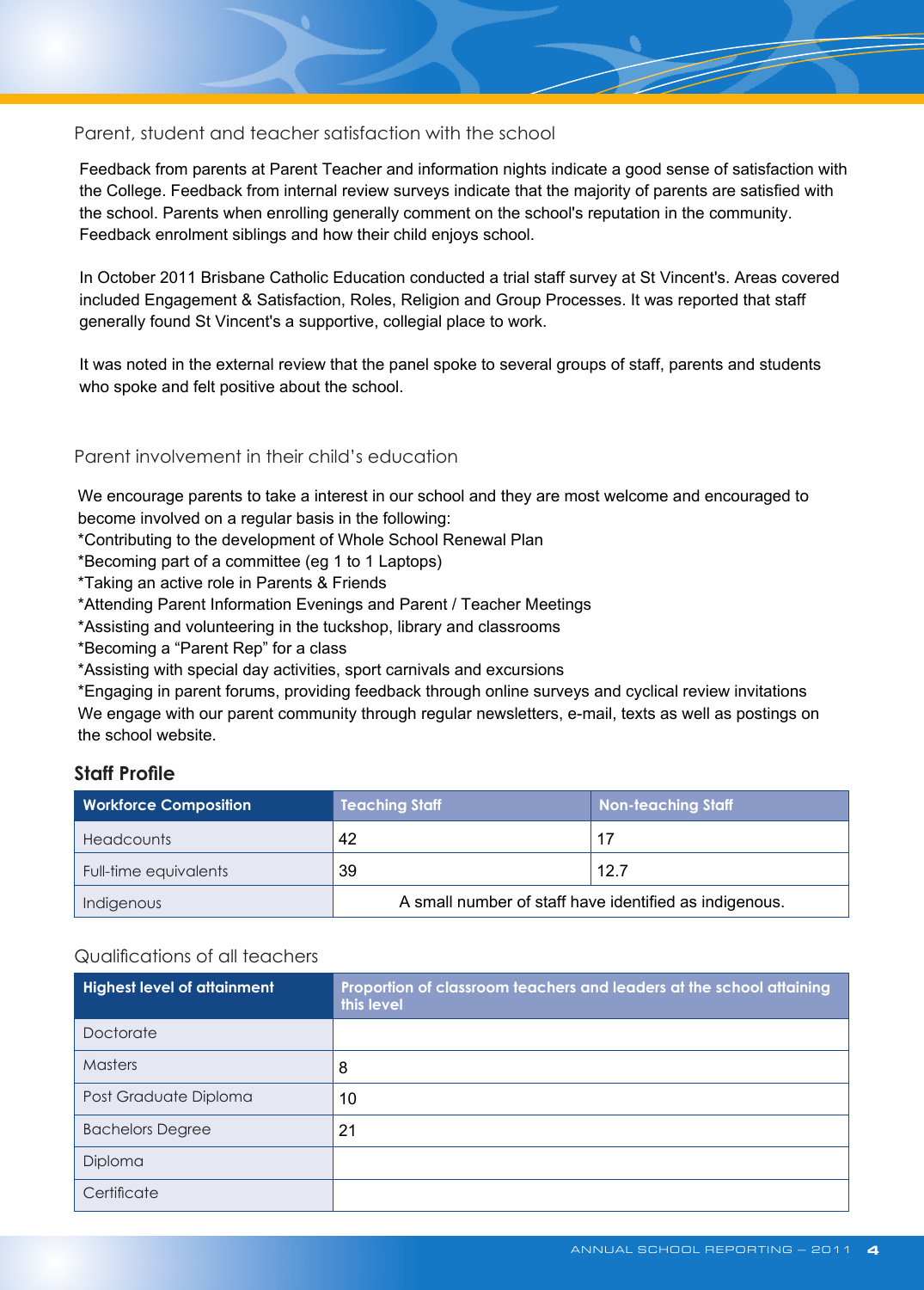### **Expenditure on and teacher participation in Professional Learning**

The total funds expended on teacher professional learning in 2011 was \$  $\frac{60497}{\pi}$ 

Specific professional development relating to subject area needs \*Professional Development specific to the area of Religious Education and Spirituality - Spirit Fire, Keeper of the Flame, Foundations \*Improving literacy outcomes \*1-1 Laptop Visioning and staff skill development \*Australian Curriculum & Planning \*BCE Timetabling, eMinerva, Portal and Dynamics training \*Leadership Development Programmes (BCE and QELi) \*Developing a vision for 21st Century Learning \*Individual learning goals for teachers

# **Average staff attendance rate**

The staff attendance rate was 94.71  $\%$  in 2011.

# **Proportion of staff retained from the previous school year**

From the end of the 2010 school year,  $\frac{100}{\%}$  of staff were retained by the school for the 2011 year.

### **Key Student Outcomes**

| Whole School Attendance Rate | 94.2      | %    |                        |      |      |
|------------------------------|-----------|------|------------------------|------|------|
| Prep Attendance Rate         | <b>NA</b> | $\%$ | Year 4 Attendance Rate | 94.5 | $\%$ |
| Year 1 Attendance Rate       | 94.4      | $\%$ | Year 5 Attendance Rate | 95.4 | $\%$ |
| Year 2 Attendance Rate       | 94.6      | $\%$ | Year 6 Attendance Rate | 91.9 | $\%$ |
| Year 3 Attendance Rate       | 94        | %    | Year 7 Attendance Rate | 93.9 | ℅    |

# **Policy and practice to manage student attendance**

Parents are asked to contact the school by phone or e-mail if their child is absent. These are recorded. Parents are contacted by text if a child is away and we have not been notified.

St Vincent's has a positive attendance rates. Class rolls are marked twice daily and a member of the Leadership Team checks on attendance reports on a regular basis. The Principal follows up with individual families about regular unexplained absences.

Reminders about the procedure are often placed in the newsletters to inform the community.